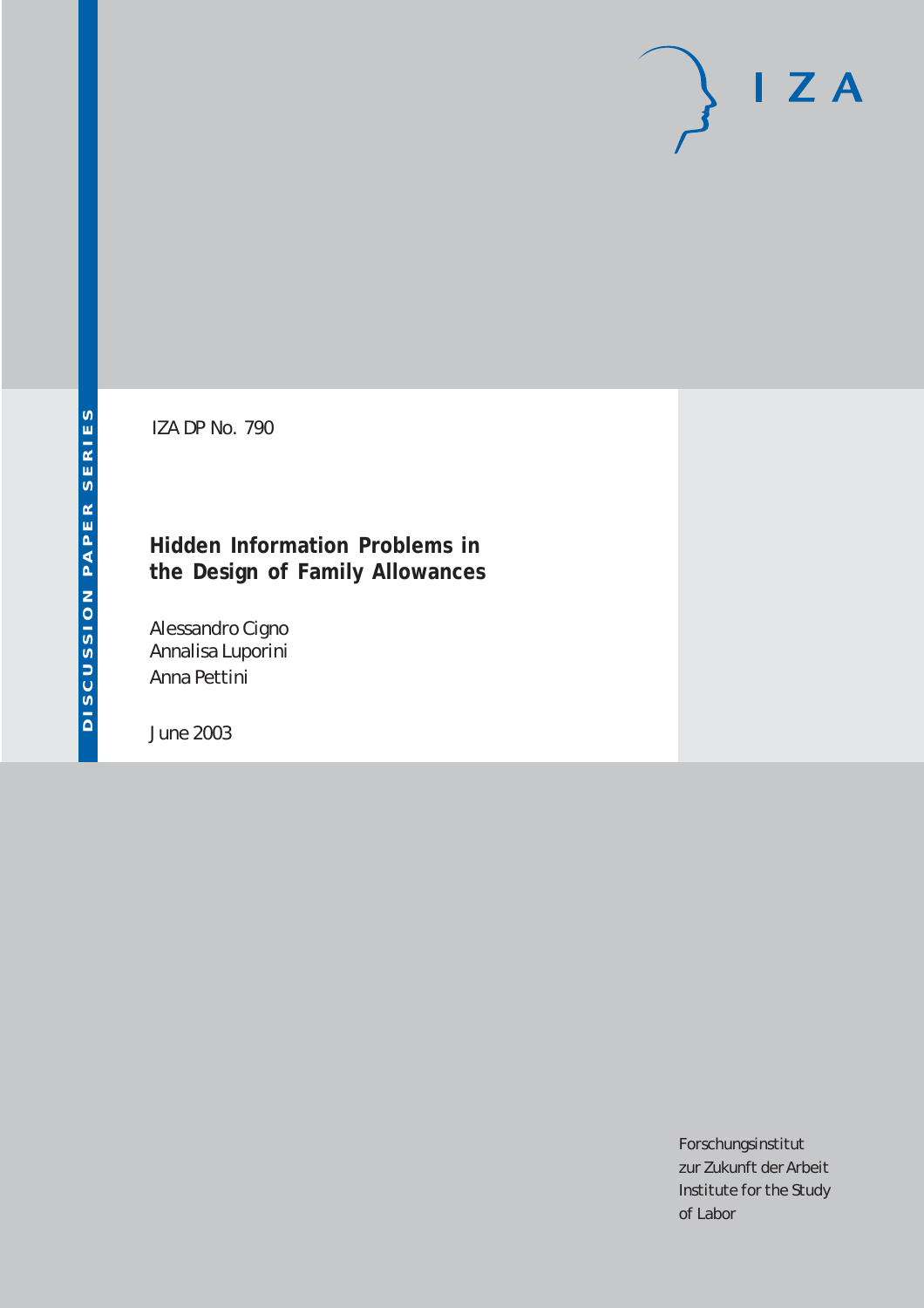# **Hidden Information Problems in the Design of Family Allowances**

## **Alessandro Cigno**

*University of Florence and IZA Bonn* 

## **Annalisa Luporini**

*University of Florence* 

### **Anna Pettini**

*University of Florence* 

Discussion Paper No. 790 June 2003

IZA

P.O. Box 7240 D-53072 Bonn Germany

Tel.: +49-228-3894-0 Fax: +49-228-3894-210 Email: [iza@iza.org](mailto:iza@iza.org)

This Discussion Paper is issued within the framework of IZA's research area *Welfare State and Labor Market.* Any opinions expressed here are those of the author(s) and not those of the institute. Research disseminated by IZA may include views on policy, but the institute itself takes no institutional policy positions.

The Institute for the Study of Labor (IZA) in Bonn is a local and virtual international research center and a place of communication between science, politics and business. IZA is an independent, nonprofit limited liability company (Gesellschaft mit beschränkter Haftung) supported by the Deutsche Post AG. The center is associated with the University of Bonn and offers a stimulating research environment through its research networks, research support, and visitors and doctoral programs. IZA engages in (i) original and internationally competitive research in all fields of labor economics, (ii) development of policy concepts, and (iii) dissemination of research results and concepts to the interested public. The current research program deals with (1) mobility and flexibility of labor, (2) internationalization of labor markets, (3) welfare state and labor market, (4) labor markets in transition countries, (5) the future of labor, (6) evaluation of labor market policies and projects and (7) general labor economics.

IZA Discussion Papers often represent preliminary work and are circulated to encourage discussion. Citation of such a paper should account for its provisional character. A revised version may be available on the IZA website ([www.iza.org](http://www.iza.org/)) or directly from the author.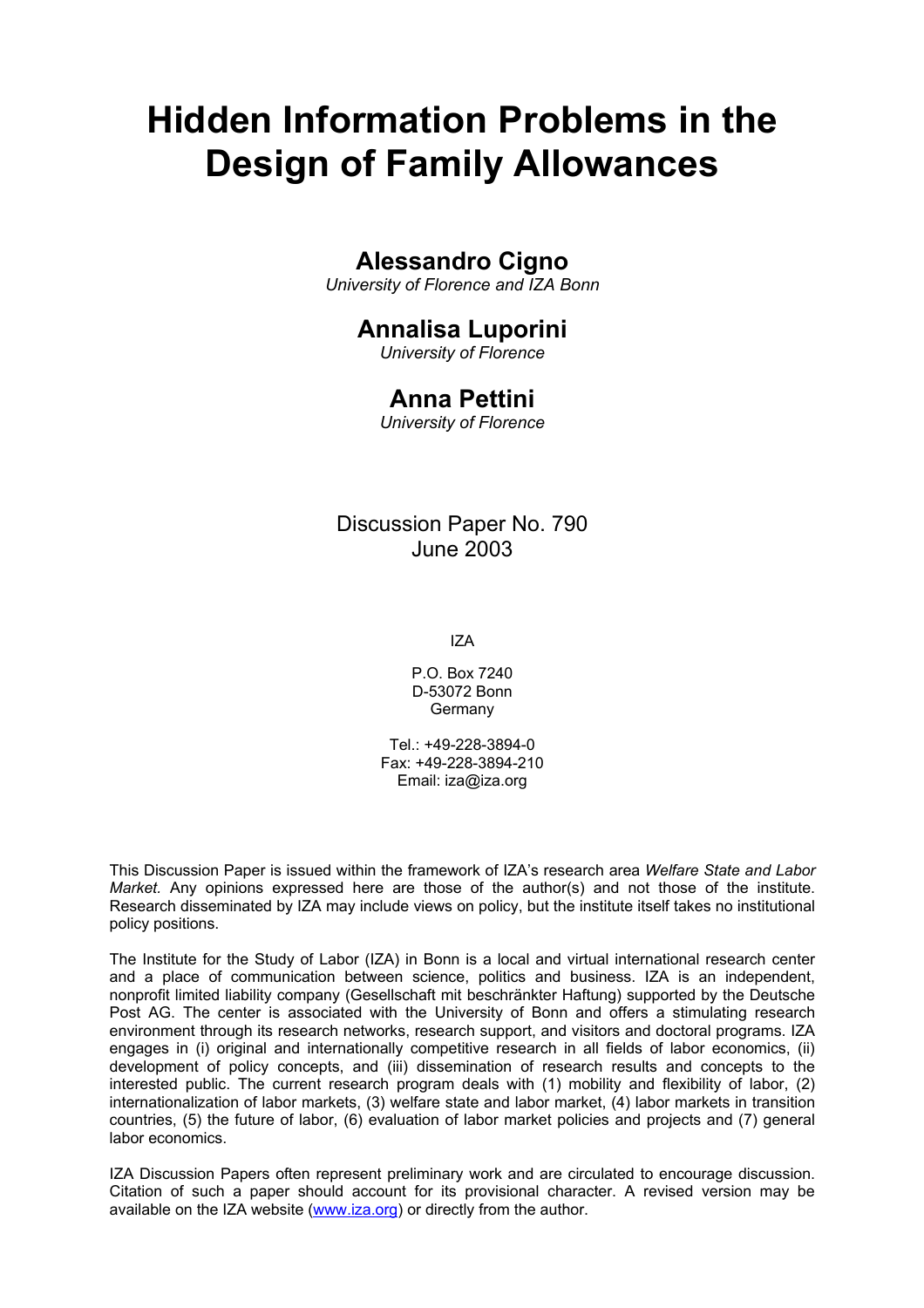IZA Discussion Paper No. 790 June 2003

# **ABSTRACT**

# **Hidden Information Problems in the Design of Family Allowances**[∗](#page-2-0)

We consider a case where some of the parents have higher ability to raise children than others. First-best policy gives both types of parents the same level of utility. If parental actions are not fully observable, however, the policy maker has to take into account the incentive-compatibility constraint that more able parents should not find it profitable to misrepresent their true ability by investing less in their children, and having a lower number of children. The second-best policy induces more able parents to have the first-best number of children, and to invest in each child at the first-best level. Less able parents are induced to have fewer children than in first best, and will underinvest in each child. Whether the government should subsidize more the more able parents, or the less able ones, depends on the properties of the cost function. In second best, however, less able parents will end up with lower utility than more able parents whatever the cost function.

JEL Classification: D13, D82, H31, J13, J24

Keywords: family allowances, parental ability, hidden information, agency problem, optimal taxation

Corresponding author:

 $\overline{a}$ 

Alessandro Cigno Dipartimento di Studi sullo Stato University of Florence Via S. Caterina d'Alessandria, 3 50129 Florence Italy Tel.: +39 55 462 2922 Fax: +39 55 472 102 Email: [cigno@unifi.it](mailto:cigno@unifi.it)

<span id="page-2-0"></span><sup>∗</sup> The paper has benefitted from comments by three anonymous referees, and editorial advice by Junsen Zhang.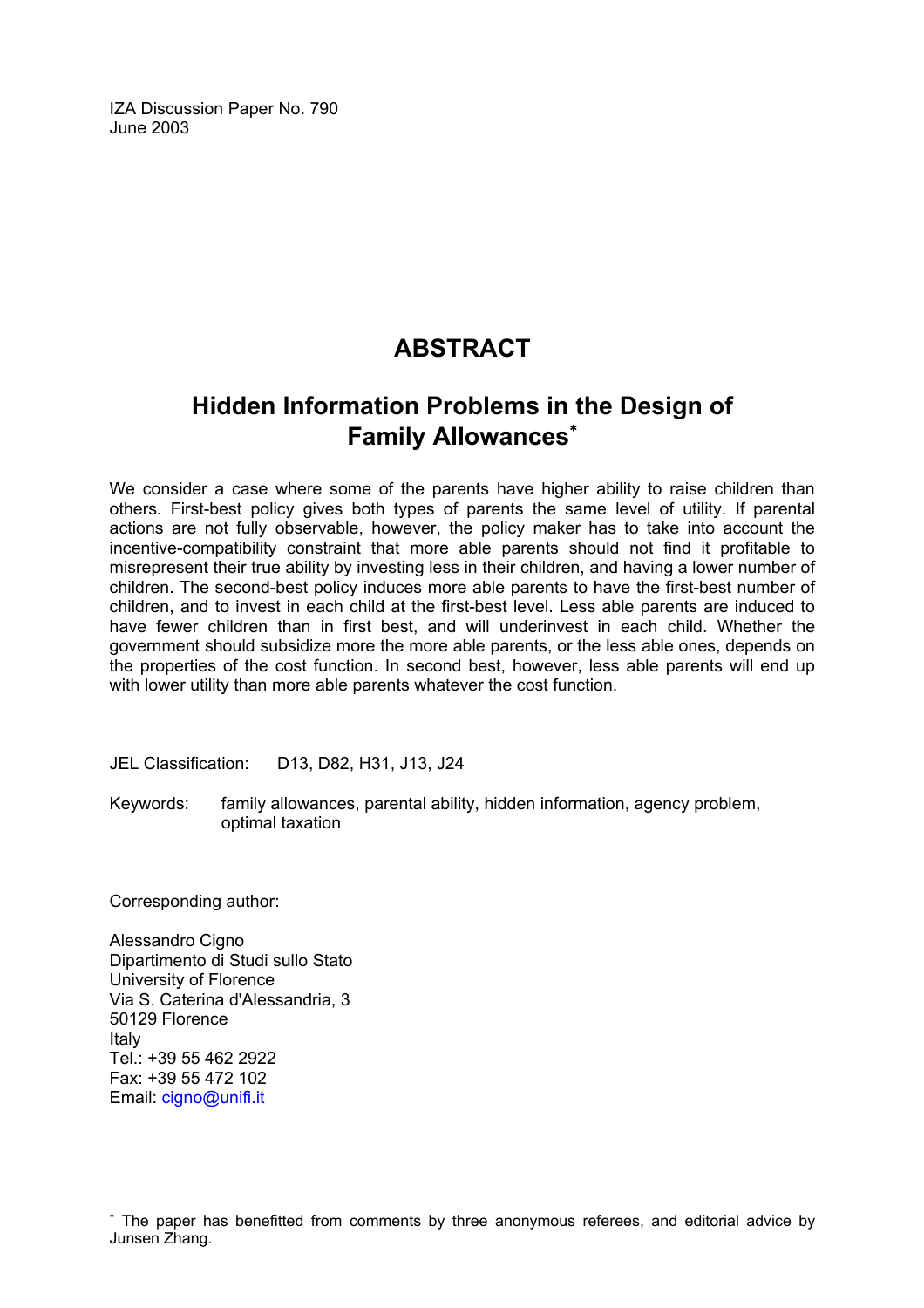#### 1 Introduction

Assuming that the future success or well-being of children is of some interest to the policy maker, and that the future success or well-being of a child depends, to some extent, on the actions and characteristics of the child's parents, differences in parental actions and abilities should be taken into account in the design of policy.<sup>1</sup> In a broad sense, the relationship between government and parents may thus be seen as an agency problem, with the former in the role of principal and the latter in that of agents.

A couple's ability to raise successful children may be correlated with visible characteristics, such as the couple's educational attainments, geographical location, etc., but it may also reflect parental qualities (warmth, patience, etc.) or conditions (existence of a family network, good social connections), which may not be so easy for the government to observe. We assume that the policy maker has statistical information on the distribution of these qualities and conditions, but does not know who is who.

The optimal policy design presents similarities with an optimal taxation problem, where the government has to persuade workers to reveal their true abilities (dissuade "mimicking"). In the standard optimal taxation literature, however, the aim of government is to raise revenue, or redistribute income. Less conventional optimal taxation problems, such as Balestrino, Cigno and Pettini (2002), take into account parental ability to raise children, as well as ability to raise income, but the government can only observe the number of children, and the income of their parents. Other authors, such as Cremer, Dellis and Pestieau (2003), are concerned with the effect of the number of children, taken as exogenous, on the optimal tax treatment of family size, but they allow parents to differ in earning ability only. Cigno, Luporini and Pettini (2002) examine the case where parents are identical, and the child's well-being depends on a (hidden) parental action and a random factor. Here, we extend the analysis by allowing for differences in parental ability to raise children.

The structure of the problem is as follows. We assume that the child's lifetime utility is a monotone function of some variable, which will become observable when the child is an adult. This variable depends on an action, taken by the child's parents, which is not observable by the government. The cost to the parents of carrying out that action varies across households with some ability parameter, known to the parents themselves, but not to the government (as already mentioned, the government knows only the statistical distribution of this parameter in the population of parents). Parents choose how much to invest in each child, and possibly how many children to have, taking government policy as given. We pose the question whether it is optimal for the policy maker to interfere with parental choices, and in which way. Should public policy help disadvantaged parents (those with lower ability), or provide incentives to the more efficient ones? Should transfers to families be conditional on number of

<sup>1</sup>For a general discussion of the factors entering an optimal policy towards households with children, see Cigno (2001).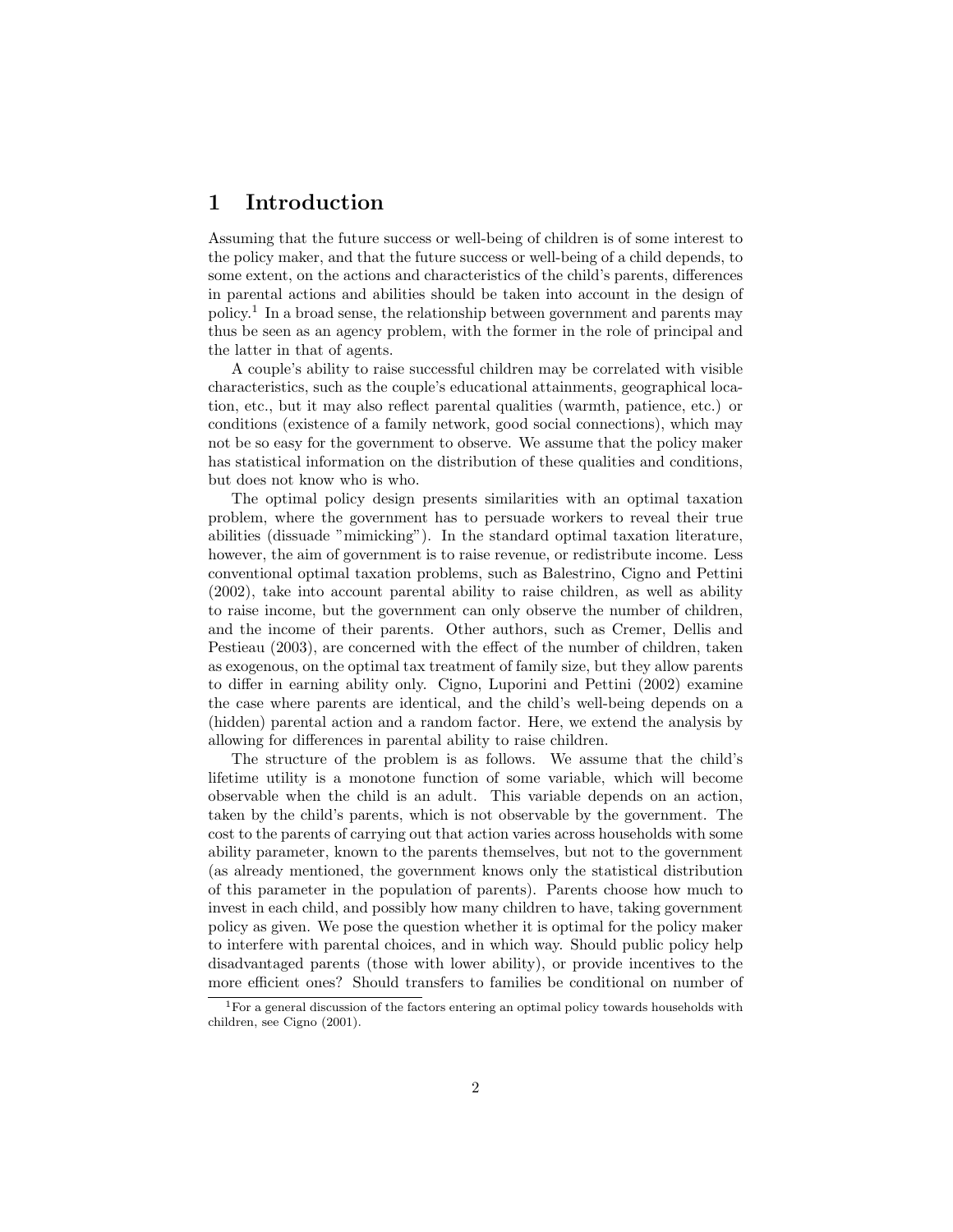children, or on the child's lifetime income? If the number of children is a choice variable, should the policy encourage more able parents to have more children?

#### 2 Parental choice

Let  $a$  denote the consumption of present adults (parents). Let  $x$  be the present value of a child's future tax payments. Given the tax system and the rate of interest, the variable  $x$  is a monotonic function of the child's lifetime income stream. Parents are assumed to derive utility from their own consumption, a. They may also derive utility from the number of children, and from the wellbeing of each child (proxied by x). Let  $z(x)$  be the monetary equivalent of the utility that parents derive from a child with tax paying capacity  $x$ . The function  $z(.)$  will be increasing and concave. Parental utility is  $U(a + z(x))$ , where  $U(.)$ is assumed concave.

Let  $\theta$  be a productivity parameter, variable across households, representing parental ability to raise children. The cost of raising  $n$  children with ability to pay taxes x, in households with parental ability  $\theta$ , is given by

$$
C(n, x, \theta) = c(n) + f(x, \theta)s(n).
$$
\n<sup>(1)</sup>

The term  $c(n)$  may be interpreted as the survival cost of n children. This element of cost includes not only the actual expenses, but also the opportunitycosts of parental time and other fixed household resources, necessary to bring into the world and keep alive that number of children. The function  $c(.)$  will thus be increasing, but may be either concave or convex. Concavity would imply that some of these fixed household resources can be shared among siblings, convexity that they are subject to crowding.

The term  $f(x, \theta)$  represents the cost, to parents of ability  $\theta$ , of providing a child with the lifetime income stream reflected in  $x$ . This term is clearly increasing and convex in  $x$  (diminishing returns to educational investment), and decreasing in  $\theta$ . The assumption that not only f, but also  $f_x$  is decreasing in  $\theta$  ensures that the indifference curves of households with different  $\theta$  do not cross more than once in the  $(a, x)$  plane. The multiplicative factor  $s(n)$ , is clearly increasing in  $n$ , but could be either concave or convex. As in the case of the survival costs, concavity would imply that some element of the educational investments, including parental time, which contribute to the production of  $x$ can be shared among siblings; convexity would imply that these investments are subject to crowding.

These considerations allow us to sign all the first and second derivatives of the functions figuring in (1),

$$
c' > 0, f_x > 0, f_{\theta} < 0, s' > 0, f_{x\theta} < 0 \text{ and } f_{xx} > 0,
$$
 (2)

other than  $c''$  and  $s''$ . If n is a choice variable, however, the marginal cost of children must be increasing in the number of children above some level of  $n$ , lower than the physiological maximum. Were that not true, we would in fact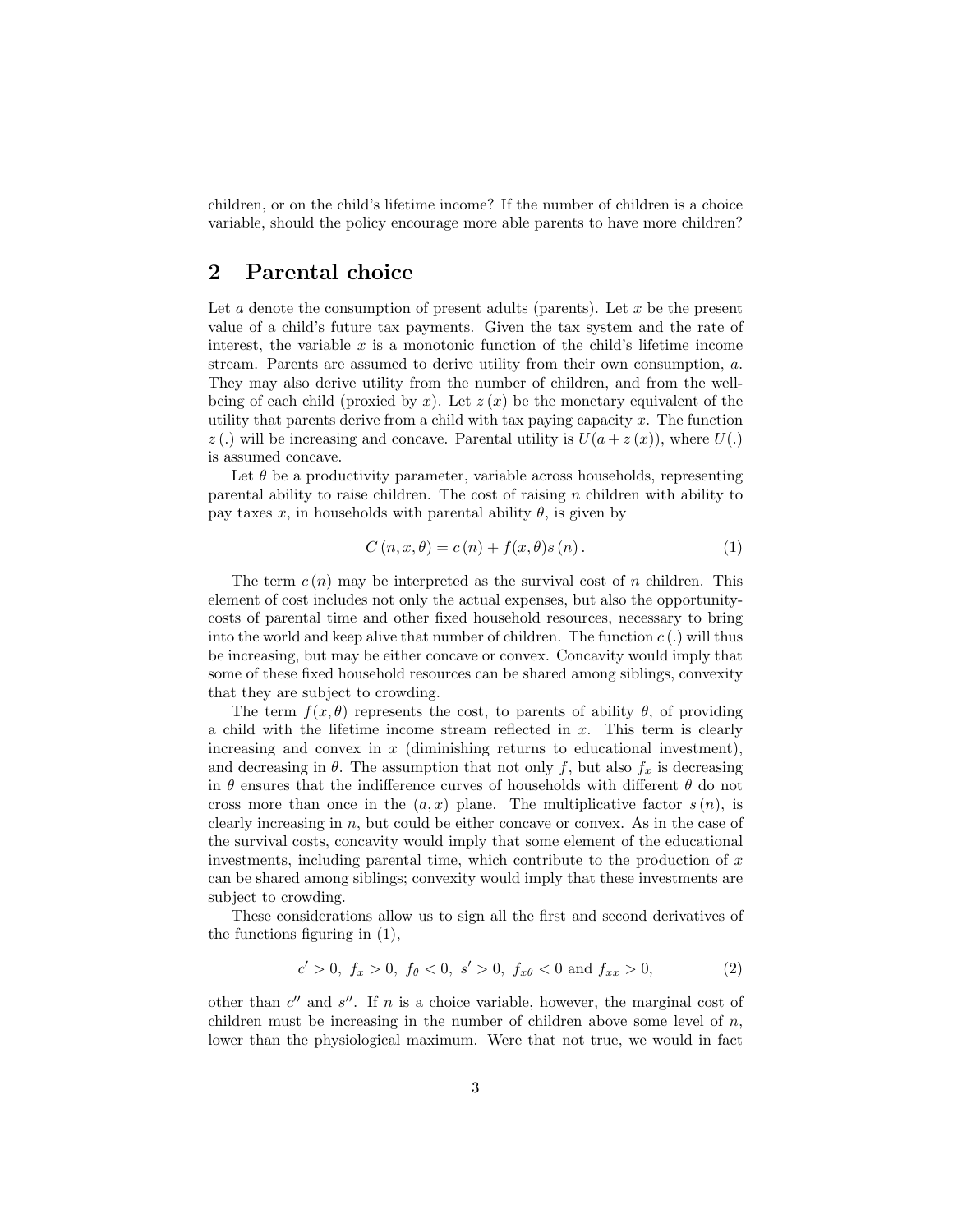observe that, in laissez faire, parents have as many children as nature permits (and would like to have even more). It must then be the case that diseconomies of  $scale<sup>2</sup> set in,$ 

$$
C_n = c'' + fs'' > 0,
$$
\n(3)

before the physiological maximum is reached.

Let  $m$  be the parents full after-tax income. Let  $y$  be a per-child government transfer to parents, possibly conditional on x and  $n^3$ . This implies that the transfer schedule need not, and typically will not, be linear. The household budget constraint is

$$
a = m + y(n, x)n - c(n) - f(x, \theta)s(n). \tag{4}
$$

In view of this constraint, parental utility is given by

$$
U(m + [y(x) + z(x)]n - f(x, \theta)s(n) - c(n)).
$$
\n(5)

Parents choose  $x$ , and possibly  $n$ . Following a well-established procedure, we assume that the government faces parents with a menu of possible choices. The choice is between two  $(y, x)$  pairs if fertility is exogenous, between two  $(y, x, n)$ triplets if fertility is endogenous. Parents choose the alternative that gives them the highest utility.

#### 3 Policy design

Assume that the policy maker's objective is to maximize the sum of the utilities of current adults (its electors).<sup>4</sup> For simplicity, we take it that  $\theta$  takes only two values,  $\theta_1$  and  $\theta_2$ ,<sup>5</sup> with  $\theta_1 < \theta_2$ . Let  $p = \Pr(\theta = \theta_1)$  represent the proportion of households with low ability to rear children. In a first-best world, the policy maker knows which household has which value of  $\theta$ . In second best, the government knows only how the parameter  $\theta$  is distributed across households. Let  $x_i \equiv x(\theta_i)$ ,  $n_i \equiv n(\theta_i)$  and  $y_i \equiv y(n_i, x_i)$ ,  $i = 1, 2$ . Selecting a transfer schedule  $y(.)$  conditional on the information that is either available now, or will become available in the future, is the same as choosing  $(y_1, y_2, x_1, x_2, n_1, n_2)$ . Assuming that the number of households is large enough for each couple of parents to take

<sup>2</sup>Evidence of economies or diseconomies of scale in child rearing is limited. Early evidence is surveyed in Cigno (1991, ch. 6). More recent evidence is reported in Deaton and Paxson (1995), Gazely and Newell (2000), Iceland (2000). While some of the earlier studies find monetary expenditure per child increasing with the number of children, and some report time expenditures per child decreasing as the number goes up, others show these costs to be rougly invariant with the number of children. The more recent studies, all motivated by the measurement of poverty, are equally inconclusive. The only clear evidence of (modest) economies of household size refers to non-family households (cohabiting or unrelated adults), and is thus not applicable to child rearing.

<sup>3</sup>See the concluding section for a discussion of the timing of this transfer.

<sup>&</sup>lt;sup>4</sup>Alternatively, we can interpret this as a problem of choice between alternative steady states, and take U to be the utility of the representative agent.

<sup>&</sup>lt;sup>5</sup>Our results can be easily generalized to the case in which  $\theta$  can take more than two values, and to the one in which  $\theta$  is a continuous variable.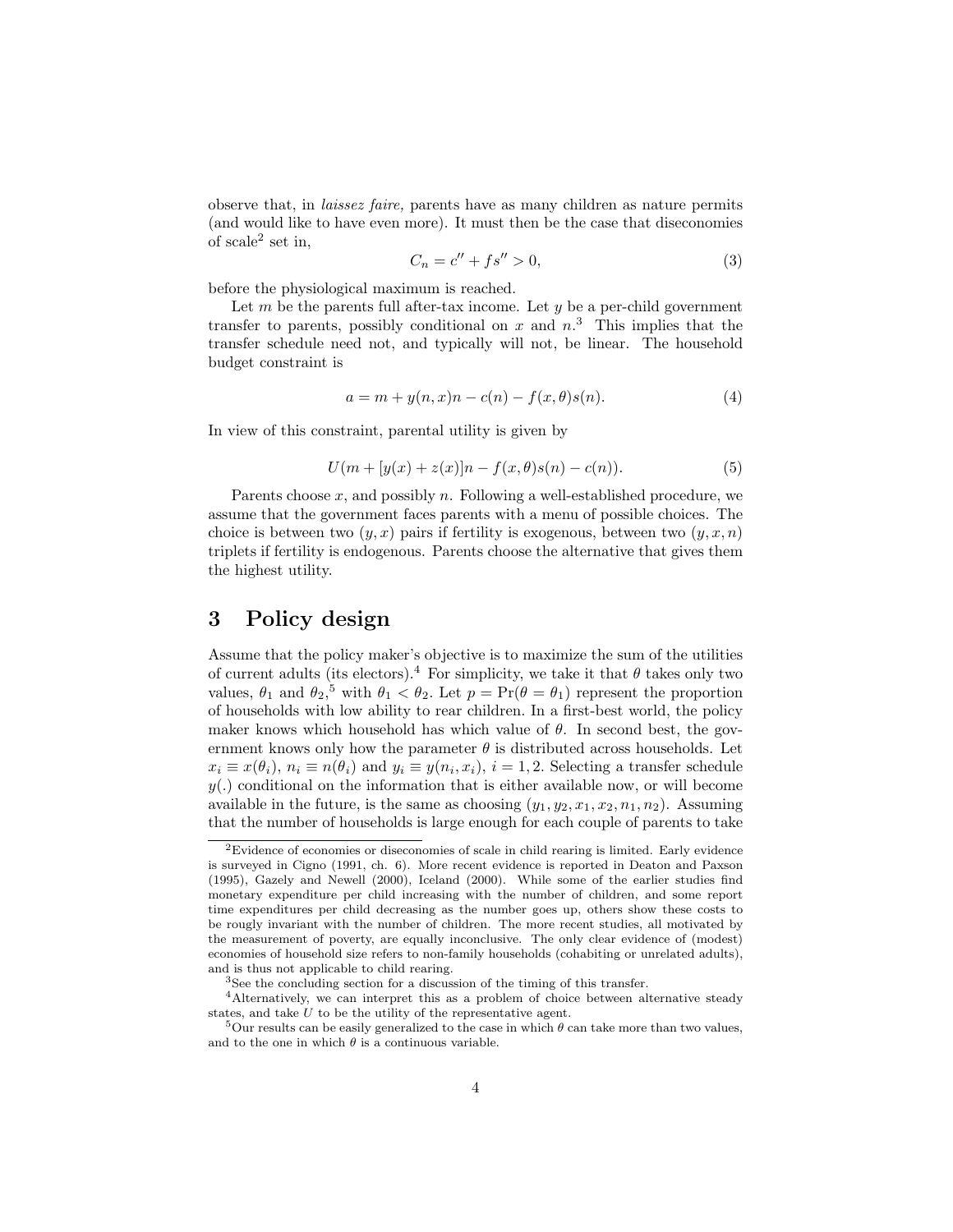the schedule as given, the solution to the policy optimization problem confronts each household with a straight choice between two alternatives,  $(y_1, x_1, n_1)$  or  $(y_2, x_2, n_2).$ 

Under conditions of hidden information, the policy maker will select the transfer schedule so as to maximize its own objective function,

$$
W = pU\{m + [y_1 + z(x_1)]n_1 - f(x_1, \theta_1)s(n_1) - c(n_1)\} +
$$
  

$$
(1-p)U\{m + [y_2 + z(x_2)]n_2 - f(x_2, \theta_2)s(n_2) - c(n_2)\}.
$$
 (6)

In first best, the only constraint on the choice of policy is the intergenerational budget constraint,

$$
px_1n_1 + (1-p)x_2n_2 \geq py_1n_1 + (1-p)y_2n_2. \tag{7}
$$

In second best, however, the policy maker must guard against the possibility of mimicking. The optimization is then subject also to the incentive compatibility constraint that each household should prefer the transfer intended for its own type, to the one intended for the other,

$$
[y_1 + z(x_1)]n_1 - f(x_1, \theta_1)s(n_1) - c(n_1) \ge
$$
  
\n
$$
[y_2 + z(x_2)]n_2 - f(x_2, \theta_1)s(n_2) - c(n_2),
$$
\n(8)

$$
[y_2 + z(x_2)]n_2 - f(x_2, \theta_2)s(n_2) - c(n_2) \geq
$$
  
\n
$$
[y_1 + z(x_1)]n_1 - f(x_1, \theta_2)s(n_1) - c(n_1).
$$
\n(9)

Coherently with the assumption that the policy maker is only interested in the utilities of current adults, the government budget constraint (7) implies that future tax revenues are redistributed among present tax payers in the form of child-related subsidies. Notice, also, that (7) differs from the household budget constraint (4) in that the latter does not take into account the children's future contributive capacity. That is because each child's future tax payments are too small a fraction of the government's total future revenue for that child's parents to perceive the benefit in terms of higher transfers. If the direct utility that parents derive from their children's future income does not exactly match the social benefit in terms of future tax revenue, there is then an externality. We take this externality to be positive,  $z(x) < x$ .

#### 3.1 Exogenous fertility

If fertility is exogenous, parents choose the level of the investment in each child (and, therefore,  $x$ ), taking the number of children as given. As there is no reason to expect a correlation (positive or negative) between the exogenously given number of children and the exogenously given ability to give children a good start in life, we assume  $n_1 = n_2 = n$ .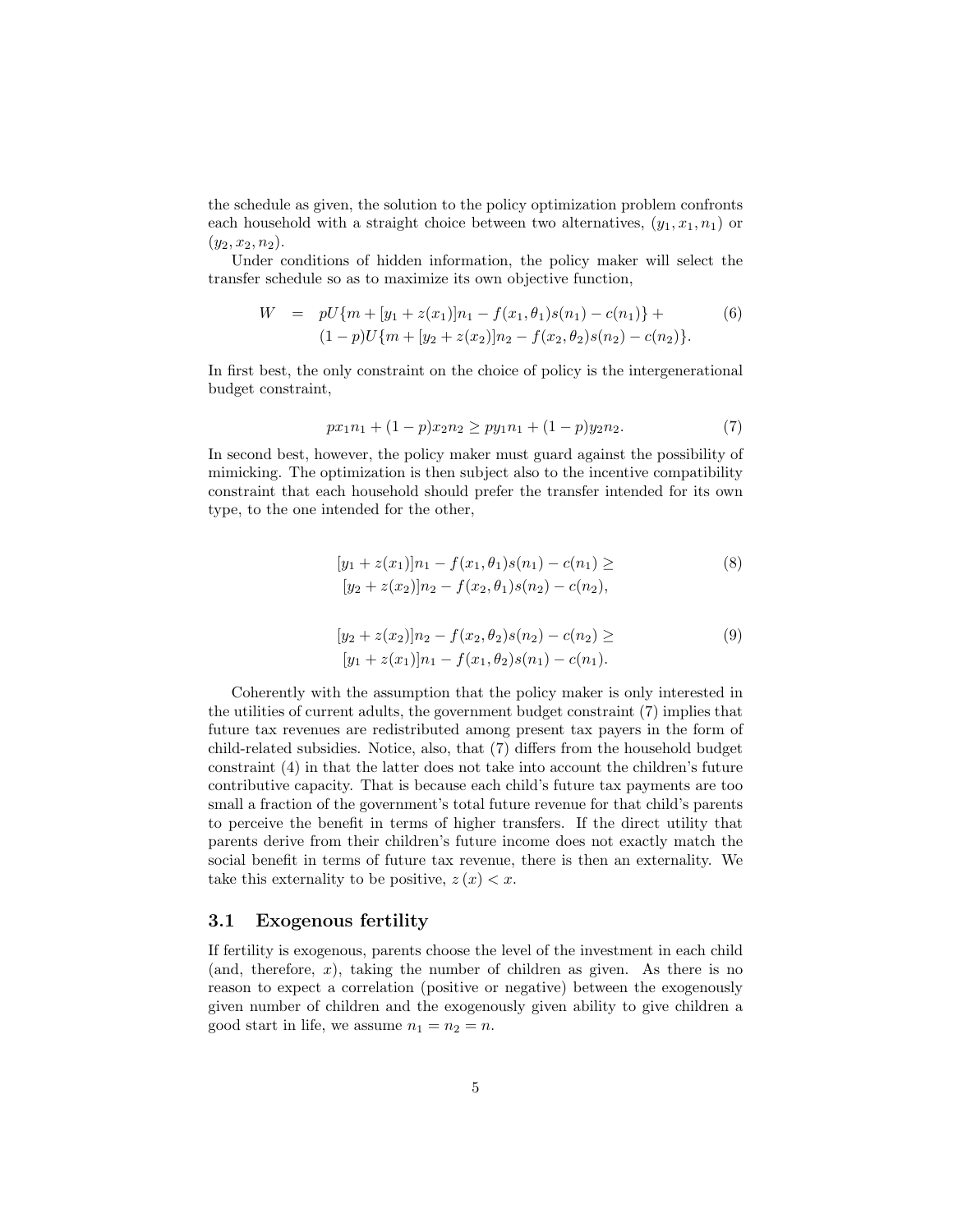The first-best policy maximizes (6) subject to (7), obviously binding. The first-order conditions tell us that

$$
[1 + z'(x_i)] n_i = f_x(x_i, \theta_i) s(n_i), \ i = 1, 2.
$$
 (10)

In other words,  $x_i$  must be set at a level that equalizes its marginal social cost to its marginal social benefit. Indicating by  $x_i^*$  the first-best value of  $x_i$ , (10) implies

$$
x_1^* < x_2^*.\tag{11}
$$

Since the first-order conditions equalize the marginal utilities of the two household types, private surpluses are equalized,

$$
[y_1 + z(x_1)] n_1 - f(x_1, \theta_1)s(n_1) - c(n_1) =
$$
  
\n
$$
[y_2 + z(x_2)] n_2 - f(x_2, \theta_2)s(n_2) - c(n_2).
$$
\n(12)

Notice that, since  $n_1 = n_2$ , (12) implies  $y_1^* > x_1^*$  and  $y_2^* < x_2^*$ , where  $y_i^*$  denotes the first-best value of  $y_i$ . Besides redistributing utility from the future to the current generation of tax payers, the policy thus performs an intra-generational redistribution from more to less able parents. Can we say whether, at the optimum,  $y_1$  is larger or smaller than  $y_2$ ? Depending on the shape of the  $z(.)$  and  $f(.)$  functions, the net cost of endowing each child with the required lifetime income,  $f(x_i^*, \theta_i) s(n) + c(n) - z(x_i^*)n$ , can be higher for either the low or the high-ability parents. Thus, in general, the optimal  $y_1$  could be either lower or higher than the optimal  $y_2$ . Let us see if we can establish conditions for  $y_1^* > y_2^*$ .

Given (10),  $x^*$  is implicitly a function of  $\theta$ . In view of (2),

$$
\frac{dx^*}{d\theta} = -\frac{\sigma f_{x\theta}}{\sigma f_{xx} - z''} > 0,\tag{13}
$$

where  $\sigma \equiv \frac{s(n)}{n}$  $\frac{(n)}{n}$ .

Define  $\phi(\theta) = z(x^*) - f(x^*, \theta)\sigma$ . Clearly,  $y_1^* > y_2^*$  if and only if  $\phi(\theta_1)$  <  $\phi(\theta_2)$ . Since

$$
\phi'(\theta) = (z' - f_x \sigma) \frac{dx^*}{d\theta} - \sigma f_\theta,
$$

and, using (10), it is then optimal to set  $y_1$  greater than  $y_2$  if and only if

$$
\frac{dx^*}{d\theta} < -\sigma f_\theta. \tag{14}
$$

In words, a necessary and sufficient condition for the less able parents to receive a larger per-child subsidy than the more able ones is that  $\theta$  raises future income for the child (and thus tax receipts for the government) less than it reduces costs for the child's parents. Using (13), (14) can also be written as

$$
\frac{x}{f_{\theta}}f_{\theta x} < \frac{x}{\sigma f_x - z'}(\sigma f_{xx} - z''),
$$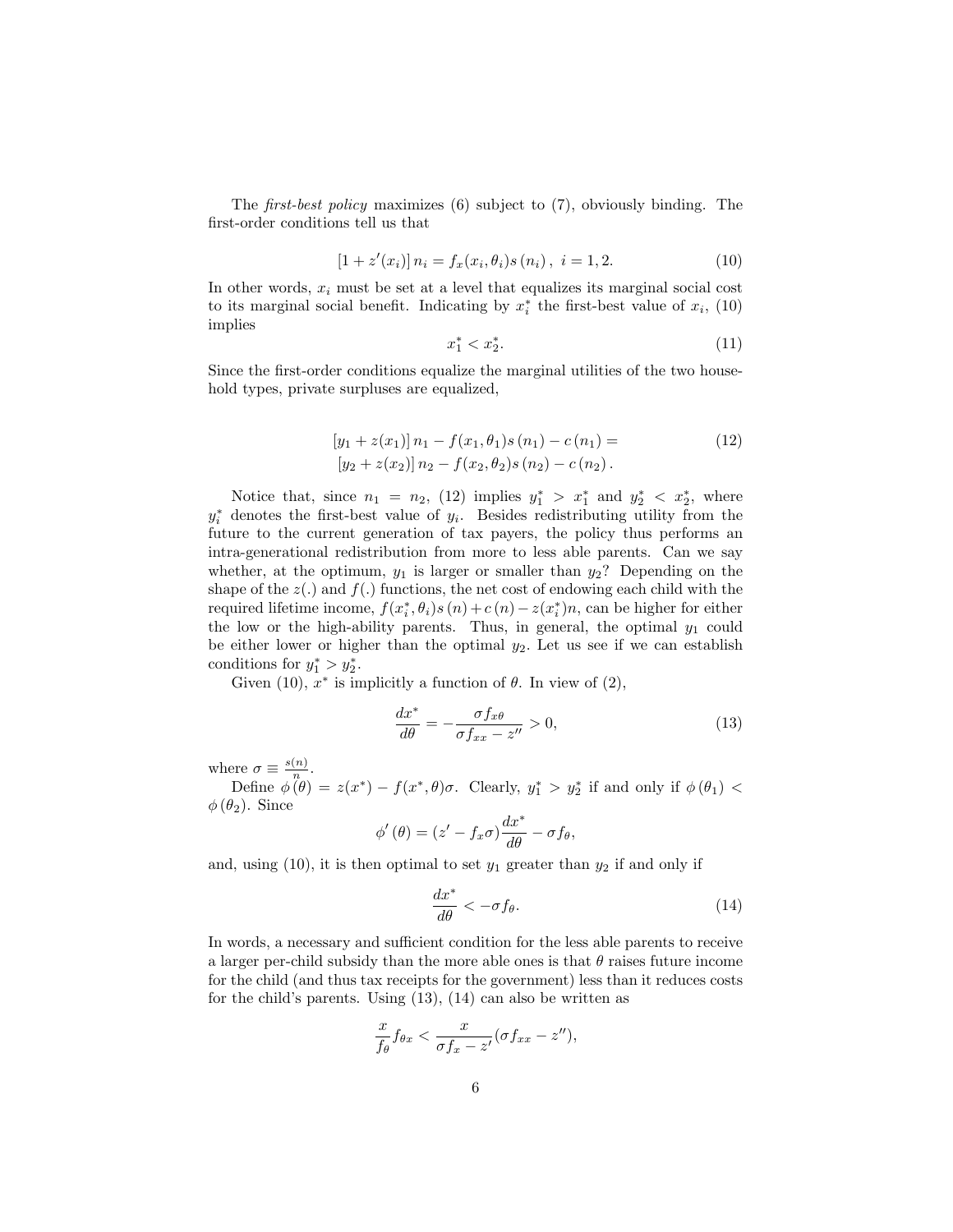meaning that the x-elasticity of the private marginal benefit of  $\theta$  must be lower than the x-elasticity of the private marginal cost (both on a per-child basis). This imposes restrictions on the form of  $f(.)$  and  $z(.)$ .<sup>6</sup>

The second-best policy satisfies also the incentive compatibility constraints  $(8)$  and  $(9)$ . Using standard techniques,<sup>7</sup> it can be shown that the government budget constraint (7), and the incentive-compatibility constraint on the more able type (9), will be binding, but the incentive-compatibility constraint on the less able type (8) will not. Hence,

$$
s(n_2) f_x(x_2, \theta_2) = [1 + z'(x_2)] n_2, \tag{15}
$$

$$
s(n_1) f_x(x_2, \theta_1) \quad < \quad [1 + z'(x_1)] \, n_1,\tag{16}
$$

implying

$$
x_1 < x_1^* < x_2 = x_2^*.\tag{17}
$$

This is the usual no-distortion-at-the-top result. In order to discourage type-2 parents from pretending to be type 1 by underinvesting in their children, type-1 parents are required to endow their children with less than the first-best level of lifetime income. Since type-1 parents have no interest in pretending to be of type 2, the latter are still required to endow their children with the first-best level of lifetime income.

The fact that (9) is binding further implies

$$
[y_1 + z(x_1)] n_1 - c(n_1) - f(x_1, \theta_1)s(n_1) [y_2 + z(x_2)] n_2 - c(n_2) - f(x_2, \theta_2)s(n_2).
$$
 (18)

It is no longer true, therefore, that the marginal utility of income is equalized across household types, and that the two types get the same level of utility. In second best, clever parents get higher utility than less clever ones.

Can we say anything about the second-best levels of  $y_1$  and  $y_2$ ? If  $y_2 - y_1$ is positive in first best, it will be more positive in second best, because clever parents must be dissuaded from mimicking. For the same reason, if  $y_2 - y_1$  is negative in first best, it will be less negative, and may become positive, in second best. If low-ability parents are to be subsidized more than high-ability ones in first best, we cannot then say which of the two types should be subsidized more in second best.

#### 3.2 Endogenous fertility

Let us now suppose that parents control the number of births. In *first best*,  $(10)$ will still hold (but remember that  $n_1$  may now be different from  $n_2$ ). Addition-

<sup>&</sup>lt;sup>6</sup>As an example, suppose that  $z(x) \equiv 0$ . The condition for the low-ability parents to be subsidized more than the high-ability ones is satisfied if  $f(x, \theta) = x^2 - \theta x$ , but not if  $f(x, \theta) = \frac{x^2}{\theta}$  $\frac{c^2}{\theta}$  .

<sup>7</sup>See, for example, Macho-Stadler and Perez-Castrillo (1997).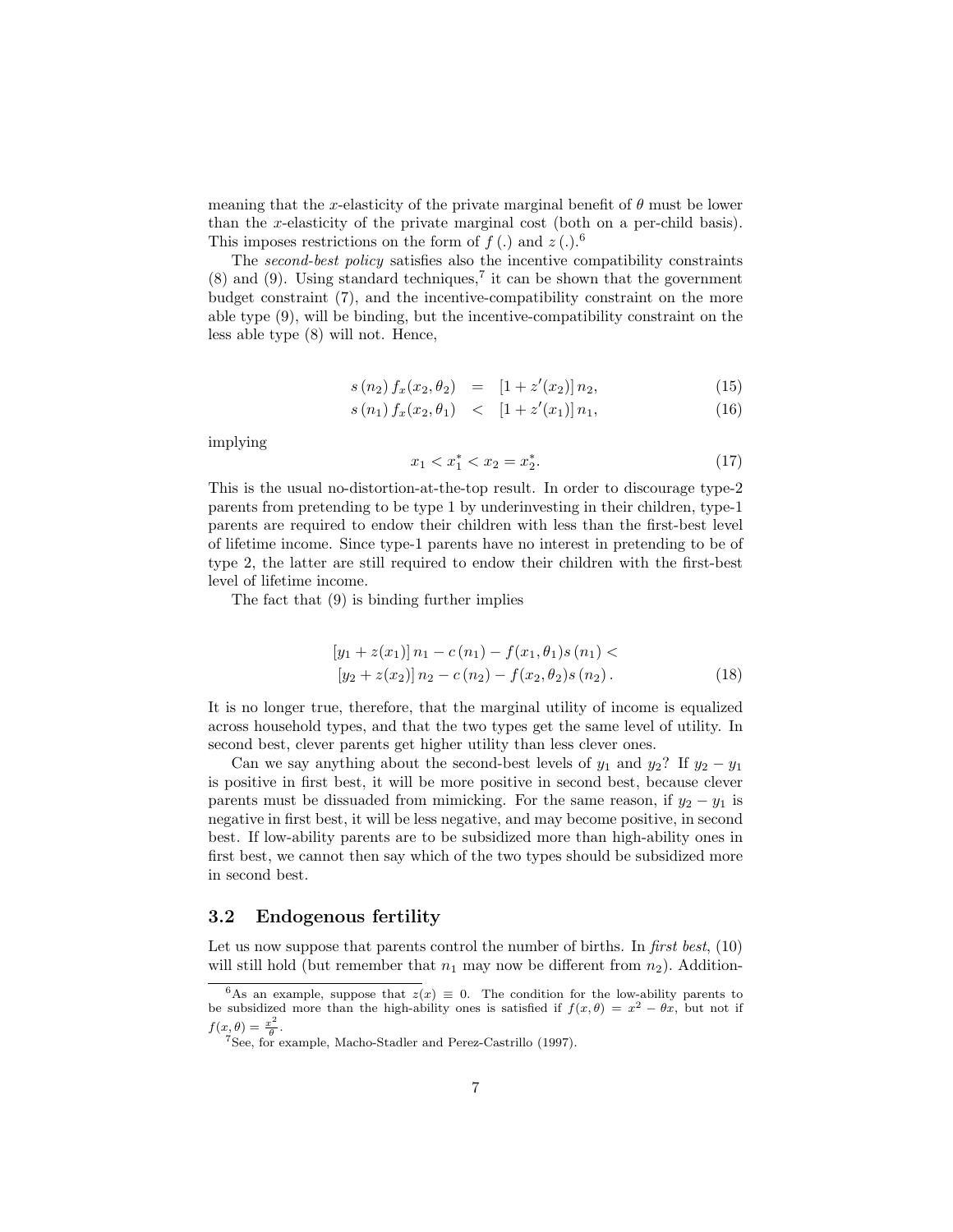ally, we have first-order conditions on  $n_i$ , yielding

$$
[x_i + z(x_i) - f(x_i, \theta_i)s'(n_i)] = c'(n_i), \ i = 1, 2,
$$
\n(19)

Jointly, (19) and (10) define an implicit relationship between the first-best values of  $n_i$  and  $x_i$ ,  $(n_i^*, x_i^*)$ , and the parental ability parameter  $\theta_i$ , with

$$
\frac{\partial n_i^*}{\partial \theta_i} = -n_i^* \frac{f_x f_{x\theta} \sigma_i^2 \left(1 - \frac{s'}{\sigma_i^*}\right) + f_{\theta} s' \left(f_{xx} \sigma_i - z''\right)}{H_i},\tag{20}
$$

$$
\frac{\partial x_i^*}{\partial \theta_i} = -\sigma_i \frac{n_i^* f_{x\theta} (c'' + fs'') + f_x f_{\theta} s' \left(1 - \frac{s'}{\sigma_i}\right)}{H_i},\tag{21}
$$

where  $H_i$  is the bordered Hessian determinant, positive for second-order conditions, and  $\sigma_i \equiv \frac{s(n_i^*)}{n_i^*}$  $\frac{\partial^{(n)}(n)}{\partial n_i^*}$ . The signs of both these derivatives are ambiguous in general. The terms  $f_{\theta} s' (f_{xx} \sigma_i - z'')$  and  $n_i^* f_{x\theta} (c'' + fs'')$  are unambiguously general. The terms  $J_{\theta}S$   $(J_{xx}\sigma_i - z^{\alpha})$  and  $n_i J_{x\theta}$  ( $c^{\alpha} + J_{\theta}S^{\alpha}$ ) are unamorguously negative for  $(2) - (3)$ . The term  $\left(1 - \frac{s'}{\sigma_i}\right)$  can be positive or negative, depending on whether the production of  $x_i$  is characterized by economies or diseconomies of scale (measured in number of children).<sup>8</sup> Therefore,  $(20)$  and  $(21)$  are clearly or scale (measured in number of children). Therefore, (<br>positive for  $\left(1 - \frac{s'}{\sigma_i}\right) \ge 0$ , ambiguous for  $\left(1 - \frac{s'}{\sigma_i}\right) < 0$ .

We have thus found that the optimal number of children, and the optimal investment per child, increase with parental ability in the presence of economies of scale in the educational process (suggesting that educational inputs are a kind of local public good). But the same may be true even in the presence of diseconomies (suggesting that educational inputs are impure public goods, subject to "crowding") provided they are not too strong. Supposing (20) and (21) to be positive, the first-order conditions imply

$$
x_1^* < x_2^*, \, n_1^* < n_2^*.\tag{22}
$$

As in the exogenous fertility case, clever parents must then invest more in each child than less clever parents. Additionally, however, clever parents must now have more children. Since the marginal utility of income is still equalized across household types, (12) must hold as in the exogenous fertility case (but this time with  $n_1 < n_2$ ).

Let us look for conditions such that  $y_1^* > y_2^*$  in the case where fertility is endogenous. Define  $\Phi(\theta) \equiv z(x^*)n^* - f(x^*,\theta)s(n^*)$ . The less able parents must now be subsidized more than the more able ones if and only if

$$
\Phi'(\theta) = (z'n^* - f_x s)\frac{\partial x^*}{\partial \theta} + (z - fs' - c')\frac{\partial n^*}{\partial \theta} - sf_\theta > 0.
$$
 (23)

<sup>&</sup>lt;sup>8</sup>We are talking of the cost of providing each child with any given level of x increasing more or less than in proportion to n. In view of (3), any economies in educational costs must be more than offset by diseconomies in the other element of the overall cost of rearing children.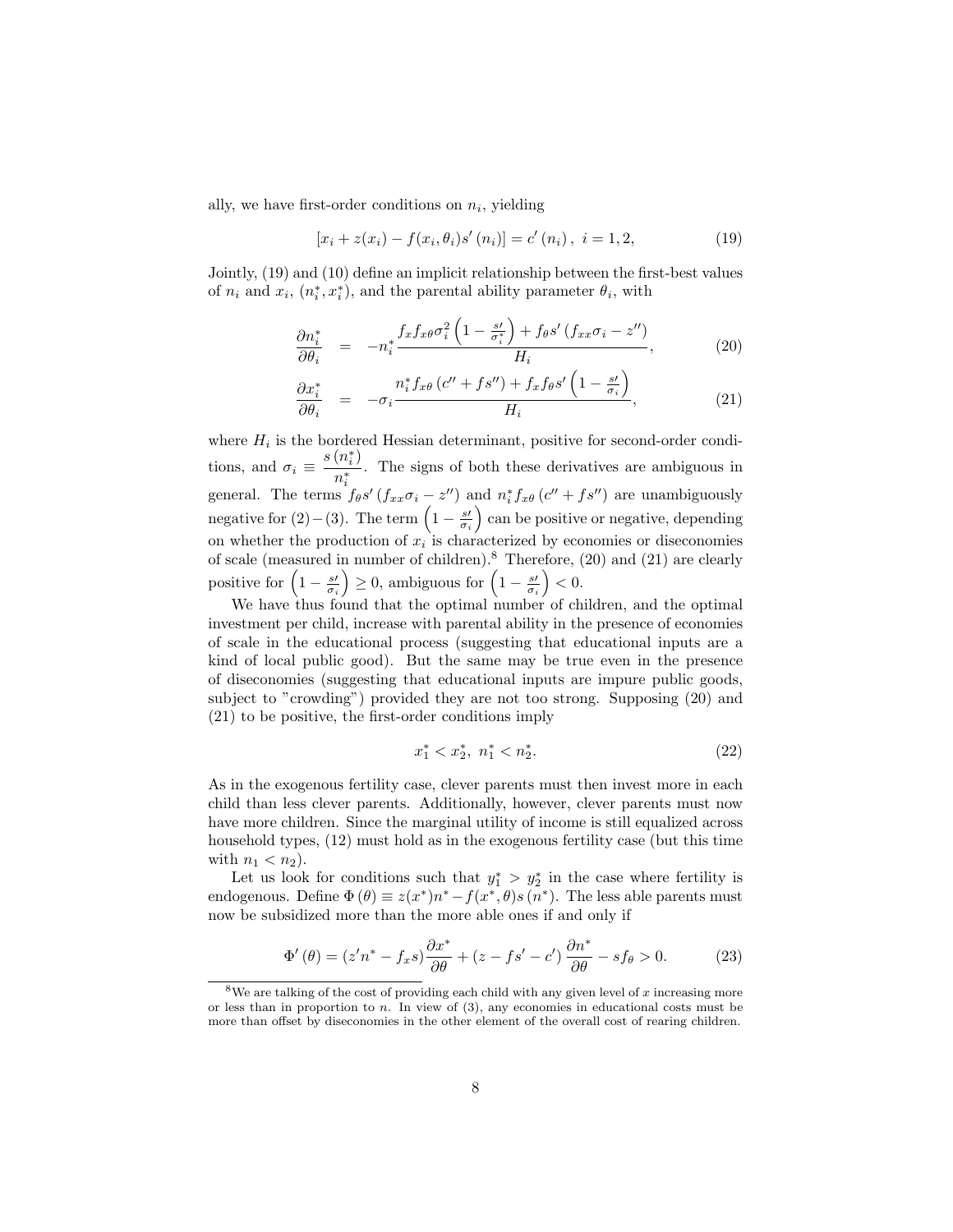In view of first-order conditions (10) and (19), this implies

$$
\frac{dX^*}{d\theta} \equiv n^* \frac{\partial x^*}{\partial \theta} + x^* \frac{\partial n^*}{\partial \theta} < -sf_\theta,\tag{24}
$$

where  $X \equiv nx$ . In words, a necessary and sufficient condition for the less able parents to receive a higher per-child subsidy than the more able ones is that  $\theta$ raises future thus tax receipts for the government, less than it reduces costs for the parents (all on a per-household basis).

In second best, (17) holds as in the exogenous fertility case. It also remains true that the marginal utility of income is lower for the more able parents, again implying (18). The first-order conditions further imply

$$
x_2 + z(x_2) - f(x_2, \theta_2) = c'(n_2),
$$
  

$$
x_1 + z(x_1) - f(x_1, \theta_1) > c'(n_1).
$$

Therefore, we have again the no-distortion-at-the-top result. Here, however, this property applies not only to the choice of  $x$ , but also to that of  $n$ . Now, fertility choice is distorted for the less able parents.<sup>9</sup> This last result could be interpreted as meaning that, in order to discourage mimicking by clever parents, less clever ones must be induced to have fewer children (as well as investing less in each one of them) than in first best.

#### 4 Discussion

The assumption that parents do not fully internalize the social benefit of raising children, and giving each child a good start in life, lead us to the conclusion that parents should be subsidized. Allowing for household differentiation by parental ability to raise successful children, we find that child-related subsidies should be made conditional on available measures or predictors of a child's future wellbeing. If the number of children is a choice variable, the transfer scheme should take account also of the number of children.

As usual, the first-best policy reflects both equity and efficiency considerations.<sup>10</sup> If households differed in their incomes, as in conventional models, equity would imply redistributing from the rich to the poor. In our model, however, households differ in the cost of raising successful children, and equity thus implies redistributing from more to less able parents. In the exogenous fertility case, that shows up in the difference between the surplus produced by a child

<sup>9</sup>We have imposed conditions such that the optimization has an interior solution, but the proposition that  $n_1$  should be distorted applies even if the first best is at a corner. Suppose that,  $n_1^* = n_2^* = \overline{n}$ , where  $\overline{n}$  is the physiological maximum. If the government were to require either household to have less than  $\bar{n}$  children, that would reduce the household's utility. If the government were to require type 1 to have less than  $\bar{n}$  children,  $f(x_1, \theta_2) s(n_1)$  would fall less than  $f(x_1, \theta_1) s(n_1)$ , thereby relaxing the incentive-compatibility constraint. It remains true that  $x_1 < x_1^*$  also helps to relax that constraint.

<sup>&</sup>lt;sup>10</sup>Given Benthamite preferences like  $(6)$ , the government is obviously indifferent to *utility* inequality, but maximizing a sum of concave utility functions implies redistributing income from households with lower marginal utility, to households with higher marginal utility.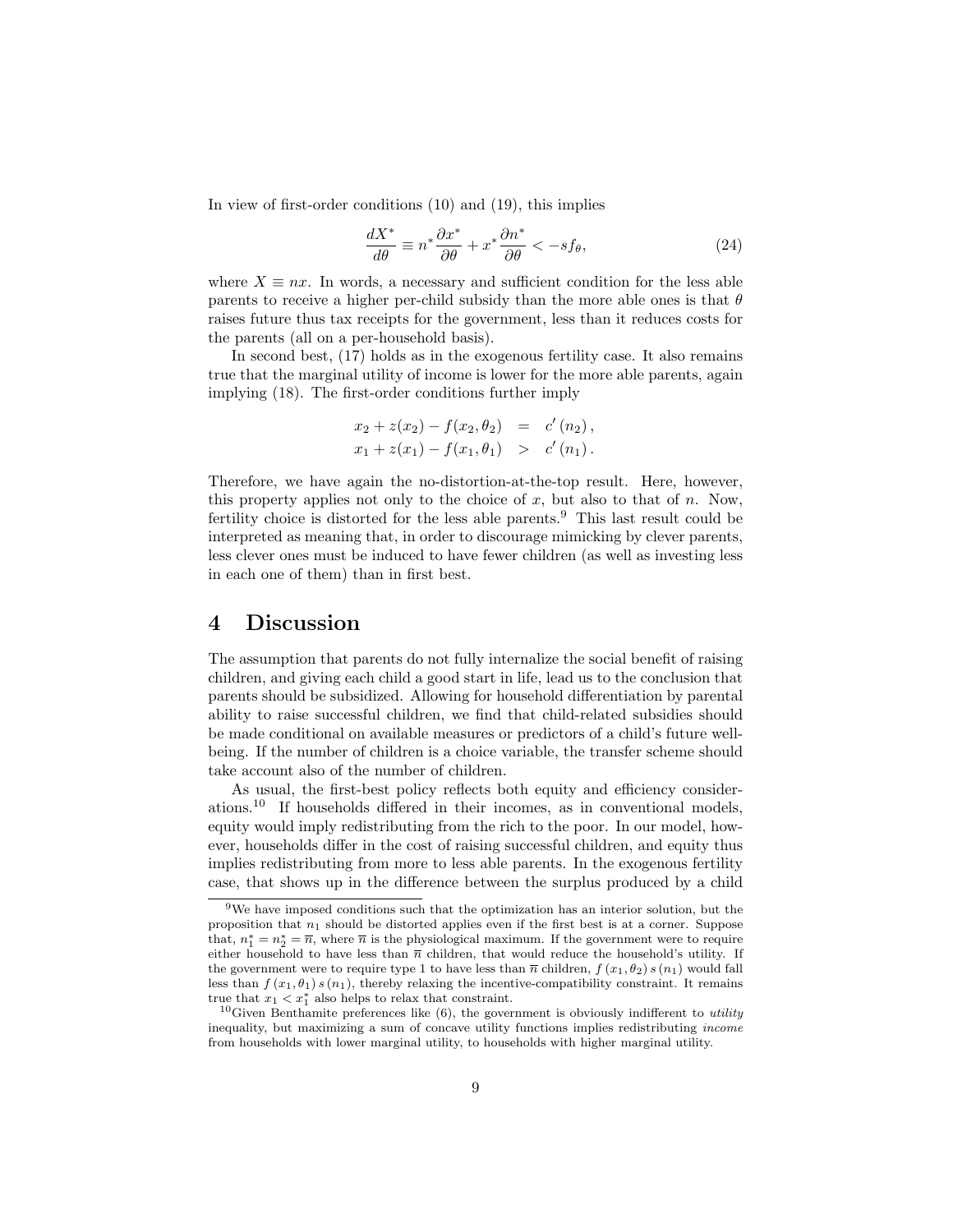in a high-ability household, and the surplus produced by a child in a low-ability one.<sup>11</sup> In the endogenous fertility case, it shows up in the difference between the total surplus produced by all the children of a couple of high-ability parents and that produced by all the children of a low-ability couple.

In first best, redistribution in favour of the less able can be achieved without distorting incentives. In second best, redistribution gives rise to the problem that the more able parents could have an interest in pretending to be less able. Therefore, the less able parents must be induced to have fewer children than in first best in order to discourage mimicking. Depending on the properties of the cost-of-children function, it may be optimal to subsidize less able parents at a higher rate per child than more able parents, or the other way round. The policy maker could find out which is the case experimentally by initially setting  $y_1 = y_2$ . If, say, it observes that parents whose children have a higher propensity to go to university have fewer children, that is a sign that  $y_2$  should be raised.<sup>12</sup>

It may be interesting to compare these results with similar attempts at establishing a relationship between child subsidies, family size, and parental ability. Cremer, Dellis and Pestieau (2003) find that the rate of subsidy should increase with the number of children. We, by contrast, find that things could go either way depending on the properties of the cost function. But the two findings are not directly comparable, because C-D-P take fertility as exogenous (and households to be differentiated by parental income only). We, by contrast, take fertility and the rate of subsidy per child to be co-determined (and households to be differentiated by ability to raise children only).

Balestrino, Cigno and Pettini (2002) use a household decision model similar to the present one to derive optimal taxation rules. They find that fertility decisions are distorted, in the second-best optimum, not in order to deter mimicking, but only in order to re-distribute income. Why is that not true in our case? The reasons appear to be two. One is that, in B-C-P, the child's utility is not observable (while, in our model, a proxy of this variable is). The other is that, in our model, the government has an intergenerational budget constraint, while B-C-P's analysis is static. The presence of this intergenerational budget constraint generates a positive externality, that gives the government a direct interest in the number and well-being of future adults. The observability of both makes it feasible to directly subsidize them.

Cigno, Luporini and Pettini (2002) find that the optimal transfer depends only on the child's lifetime income (the proxy for the child's future well-being). That is simply because C-L-P assume parents to have the same ability to raise children, so that the number of children in a household does not convey information on the characteristics of their parents. Ability differences are thus relevant for the design of policy.

Our finding that it is optimal to condition transfers on both the number of children, and some indicator of a child's future well-being, need not be read as

 $11$ Actual equality beween the two surpluses is achieved only in the first best. In second best, this may be prevented by the incentive-compatibility constraints, and there is only a tendency to make this difference smaller.

<sup>12</sup>We a greatful to one of the referees for suggesting this to us.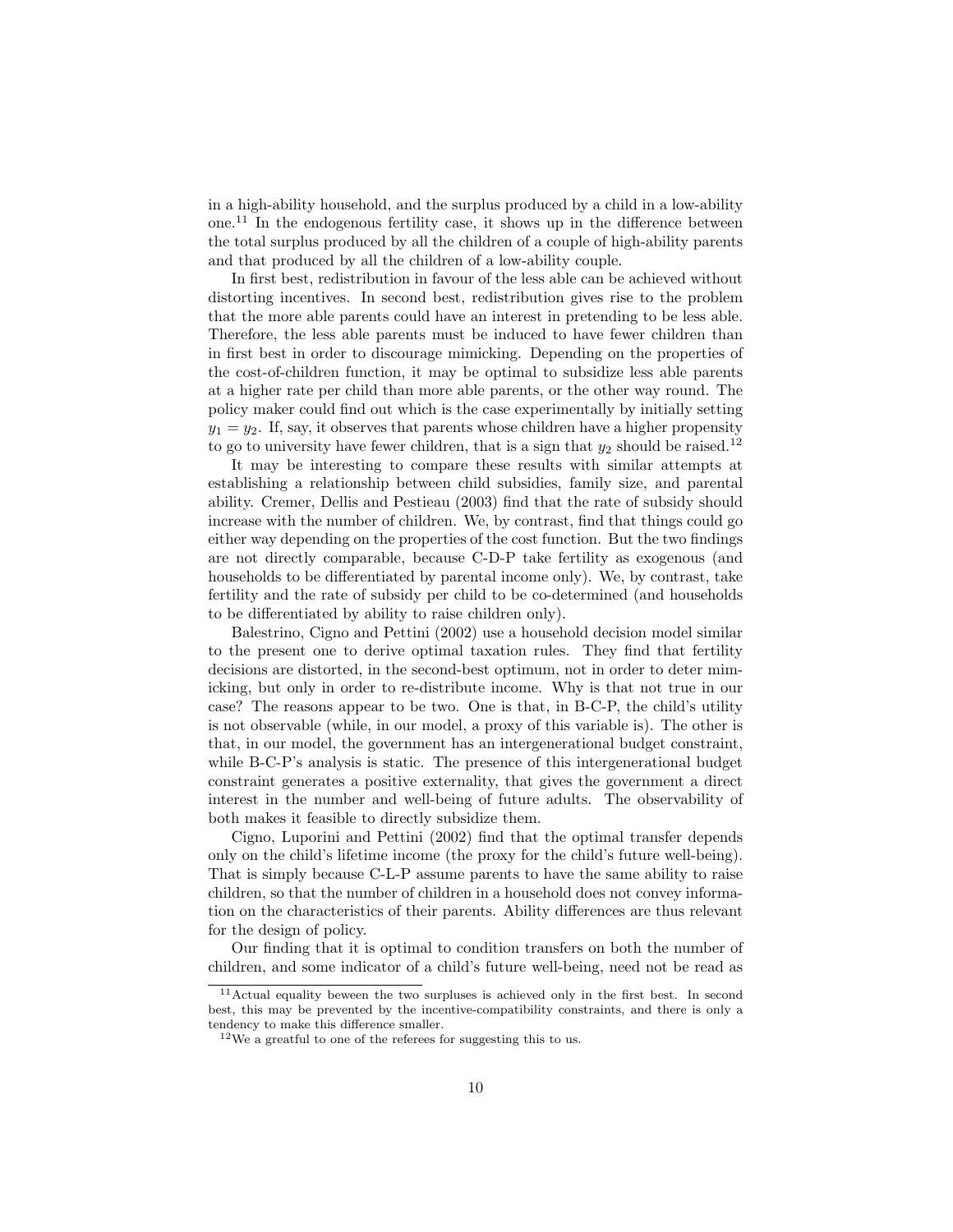literally meaning that each household should receive a single payment, calculated on the basis of both household characteristics. The government might in fact find it expedient to use two separate policy instruments, one conditional on the number of children, and the other on some measure, or predictor, of the lifetime income of each child. If it does, however, it must still determine the two instruments simultaneously, and announce the rules before would-be parents make their decisions.

Separate instruments have the advantage that they can be timed differently. As the first part of the transfer requires no more information than a head count, it can in fact be administered while children are still very young. This would then constitute a family allowance as commonly understood. The second part of the transfer, by contrast, requires information on a child's ability to raise income, which can be more accurately assessed later in the child's life. It could then take the form of a scholarship for the child, $13$  or of a pension entitlement for the parents.<sup>14</sup> The latter is suggested by Cigno, Luporini and Pettini  $(2002)$ in an uncertainty context, where the outcome of the hidden parental action is a random variable. The suggestion remains valid in a certainty context where the outcome depends on an ability parameter, known to the parents but not to the policy maker.<sup>15</sup>

The problem with paying part of the subsidy a long time after the child's birth is that parents may not take the subsidy fully into account when taking their decision to have children and expend household resources on them. However, public concern about the ability of public pension systems to deliver the hoped-for benefits, and recent reforms aimed at making a person's pension benefits more closely related to his or her pension contributions, have raised individual consciousness of the link between current decisions and future outcomes in this sphere. Paradoxically, therefore, the idea of making part of the child-related subsidy payable in the form of an additional pension benefit when the child is in middle life (and the parents are on the point of retiring) could present fewer drawbacks than that of making the payment in the form of a scholarship when the child is about to enter secondary school or university (and parents are still relatively young).

<sup>13</sup>Whether the scholarship is paid to the parents, or directly to the child, it still reduces the cost to the parents of investing in that child.

<sup>&</sup>lt;sup>14</sup>Many real-life public pension systems make part of the pension entirtlements of women positively dependent on number of children, or on time spent away from the labour markets to raise children. In some systems, the allowance takes account also of the mother's ability (albeit, ability to raise income, not children). Progressive income taxation, or pension rules that base the benefit on "the best years" in the pensioner's working life, also unwittingly allow parents to shift part of the burden of raising children on to other workers.

<sup>&</sup>lt;sup>15</sup>The social optimality of using pension and child benefits jointly as instruments of policy is pointed out in Peters (1995), Kolmar (1997), Groezen, Leers and Meijdam (2002).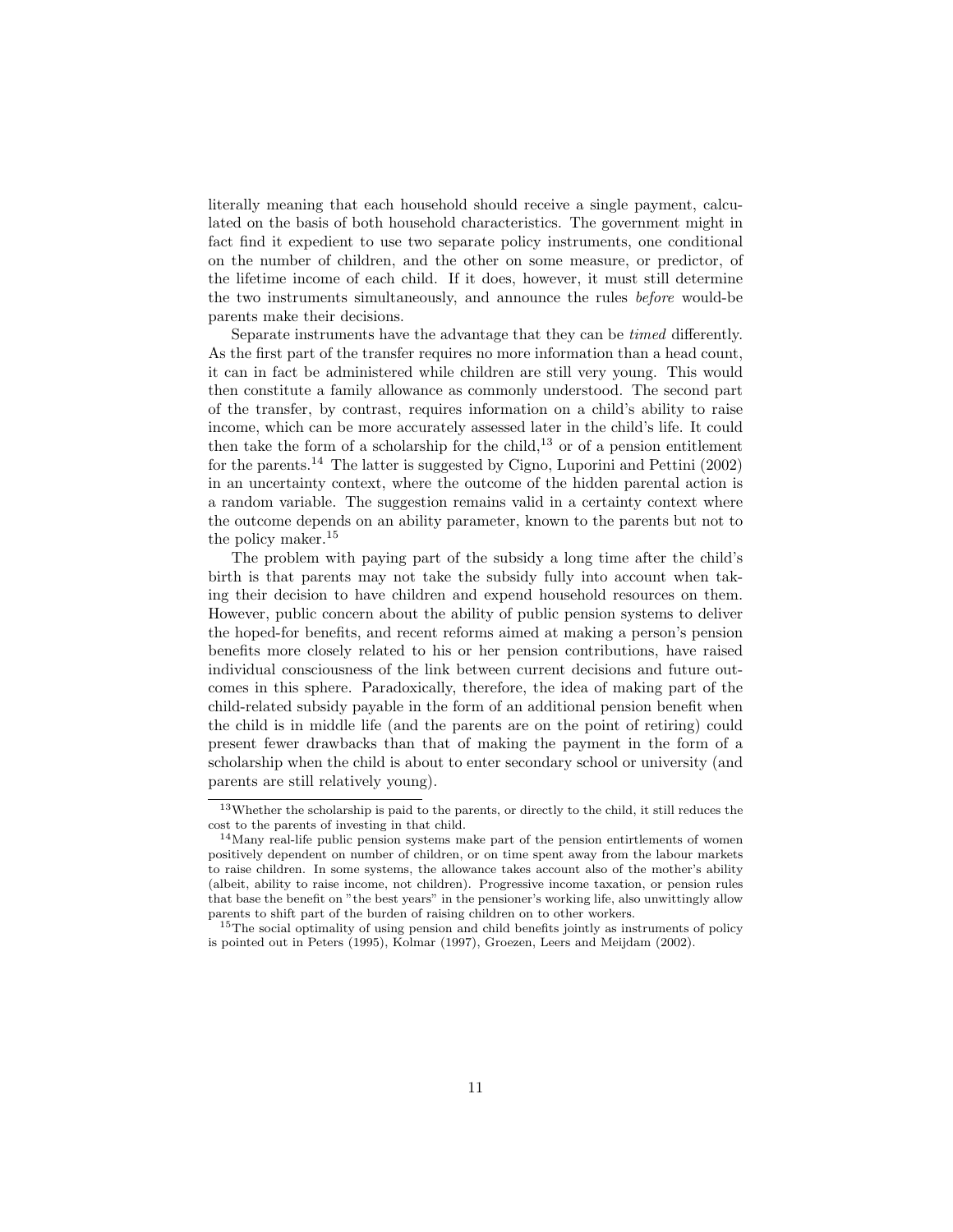#### 5 References

Balestrino, A., Cigno, A. and A. Pettini (2002), "Endogenous Fertility and the Design of Family Taxation", International Tax and Public Finance 9, 173-191

Cigno, A. (1991), Economics of the Family, Oxford and New York: Clarendon Press and Oxford University Press

—— (2001), "Comparative Advantage, Observability and the Optimal Tax Treatment of Families with Children", International Tax and Public Finance 8, 455-470

——, Luporini, A. and A. Pettini (2003), "Transfers to Families with Children as a Principal-Agent Problem", Journal of Public Economics 87, 1165-1177

Cremer, H., Dellis, A. and P. Pestieau (2003), "Family Size and Optimal Income Taxation", Journal of Population Economics, forth.

Deaton, A. and C. Paxson (1995), "Measuring poverty among the Elderly", NBER Working Paper 5296

Gazely, I. and A. Newell (2000), "Rowntree Revisited: Poverty in Britain, 1900", Explorations in Economic History 37, 174-88

Groezen, B. van, Leers, T. and L. Meijdam (2002), "Social Security and Endogenous Fertility: Pensions and Child Allowances as Siamese Twins", Journal of Public Economics (forth.)

Iceland , J. (2000), "The Family/Couple/Household Unit of Measurement in Poverty Estimation", Journal of Economic and Social Measurement 26, 253-65

Kolmar, M. (1997), "Intergenerational Redistribution in a Small Open Economy with Endogenous Fertility", Journal of Population Economics 10, 335-356

Macho-Stadler, I. and D. Perez-Castrillo (1997), An Introduction to the Economics of Information, Oxford University Press, Oxford.

Peters, W. (1995), "Public Pensions, Family Allowances and Endogenous Demographic Change", Journal of Population Economics 8, 161-183